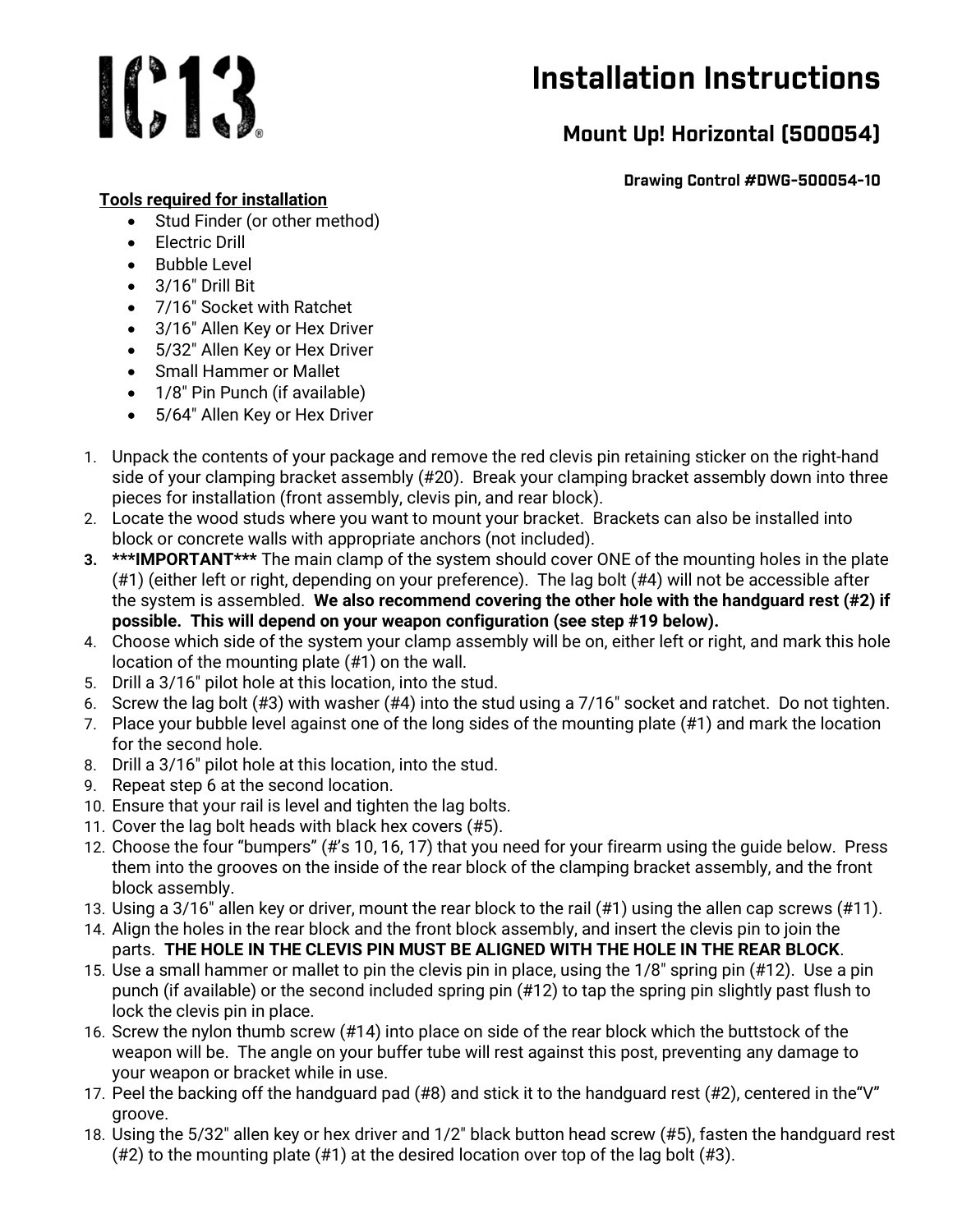- 19. IF FASTENING HANDGUARD REST IN SLOT Use the t-nut (#19) to fasten the handguard rest (#2) to the mounting rail (#1) in the SLOT. This works exactly like an M-LOK rail system. Look into the slot and make sure that the t-nut is properly engaged in the slot in the rail. The t-nut should be vertical, not at an angle or horizontal. VISUALLY INSPECT THE T-NUT FOR PROPER ALIGNMENT AND PULL ON THE HANDGUARD REST TO ENSURE IT IS PROPERLY FASTENED.
- 20. Unlock your bracket with the key (#16). Open the bracket by depressing the red button and place your firearm into the bracket. Close the bracket and ensure that the red release button has engaged. The bracket clamps on the buffer tube between the castle nut, and the angled portion of the tube.
- 21. TO LOCK YOUR BRACKET, REMOVE THE KEY (#16, IF PRESENT), AND PRESS THE PLUNGER INTO THE LOCK. DOUBLE CHECK THAT THE PLUNGER REMAINS IN POSITION, AND CHECK FOR PROPER LOCK BY ATTEMPTING THE DEPRESS THE RED BUTTON.



#### Bumper Selection Guide

For additional assisitance, contact us at  $info@ic13.us$  or 888-993-4213.

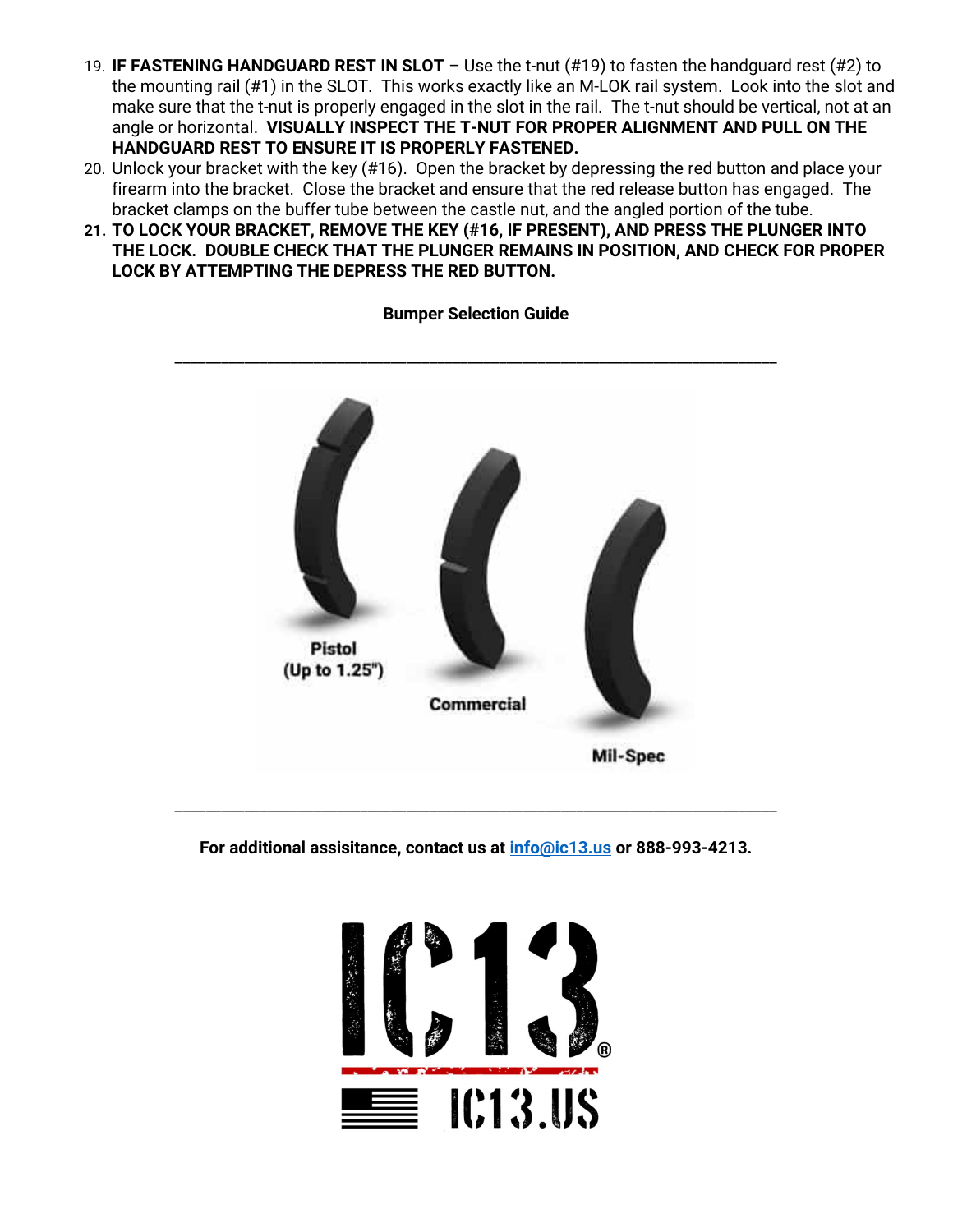| <b>PARTS LIST</b> |                    |                                            |                | <b>PARTS LIST</b> |                         |                                            |                |
|-------------------|--------------------|--------------------------------------------|----------------|-------------------|-------------------------|--------------------------------------------|----------------|
| <b>ITEM</b>       | <b>PART NUMBER</b> | <b>DESCRIPTION</b>                         | <b>QTY</b>     | <b>ITEM</b>       | <b>PART NUMBER</b>      | <b>DESCRIPTION</b>                         | <b>QTY</b>     |
|                   | 100056 REV A       | MOUNT UP HORIZONTAL MOUNTING RAIL, SLOTTED |                |                   | 100072                  | 1/4" ALLEN HEAD CAP SCREW                  | 2              |
|                   | 100058             | HANDGUARD REST                             |                | 12                | 100074                  | 1/8" SPRING PIN                            | $\overline{2}$ |
|                   | 100070             | 1/4" LAG BOLT                              | $\overline{2}$ | 13                | 100076                  | NYLON SET SCREW (BUFFER TUBE ADJUSTMENT)   |                |
|                   | 100071             | 1/4" WASHER                                | $\overline{2}$ | 14                | 100075                  | THUMB SCREW (BUFFER TUBE STOP)             |                |
|                   | 100082             | LAG BOLT COVER                             | $\overline{2}$ | 15                | 100062                  | <b>KEY SET</b>                             |                |
|                   | 100089             | SHOCKCORD_                                 |                | 16                | 100054                  | BUFFER TUBE BUMPER, COMMERCIAL (NOT SHOWN) | 4              |
|                   | 100088             | <b>PULL TAB</b>                            |                |                   | 100055                  | BUFFER TUBE BUMPER, PISTOL (NOT SHOWN)     | 4              |
|                   | 100059             | HANDGUARD REST PAD                         |                | 18                | <b>WALL AND 2 STUDS</b> | <b>SUPPLIED BY YOU</b>                     |                |
|                   | 100080             | 1/4" BUTTON HEAD SCREW                     |                | 19                | 100083                  | T-NUT, 1/4"-20                             |                |
| 10                | 100053             | <b>BUFFER TUBE BUMPER, MIL-SPEC</b>        | 4              | 20                | 100099                  | <b>CLAMPING BRACKET ASSEMBLY</b>           |                |
|                   |                    |                                            |                |                   |                         |                                            |                |